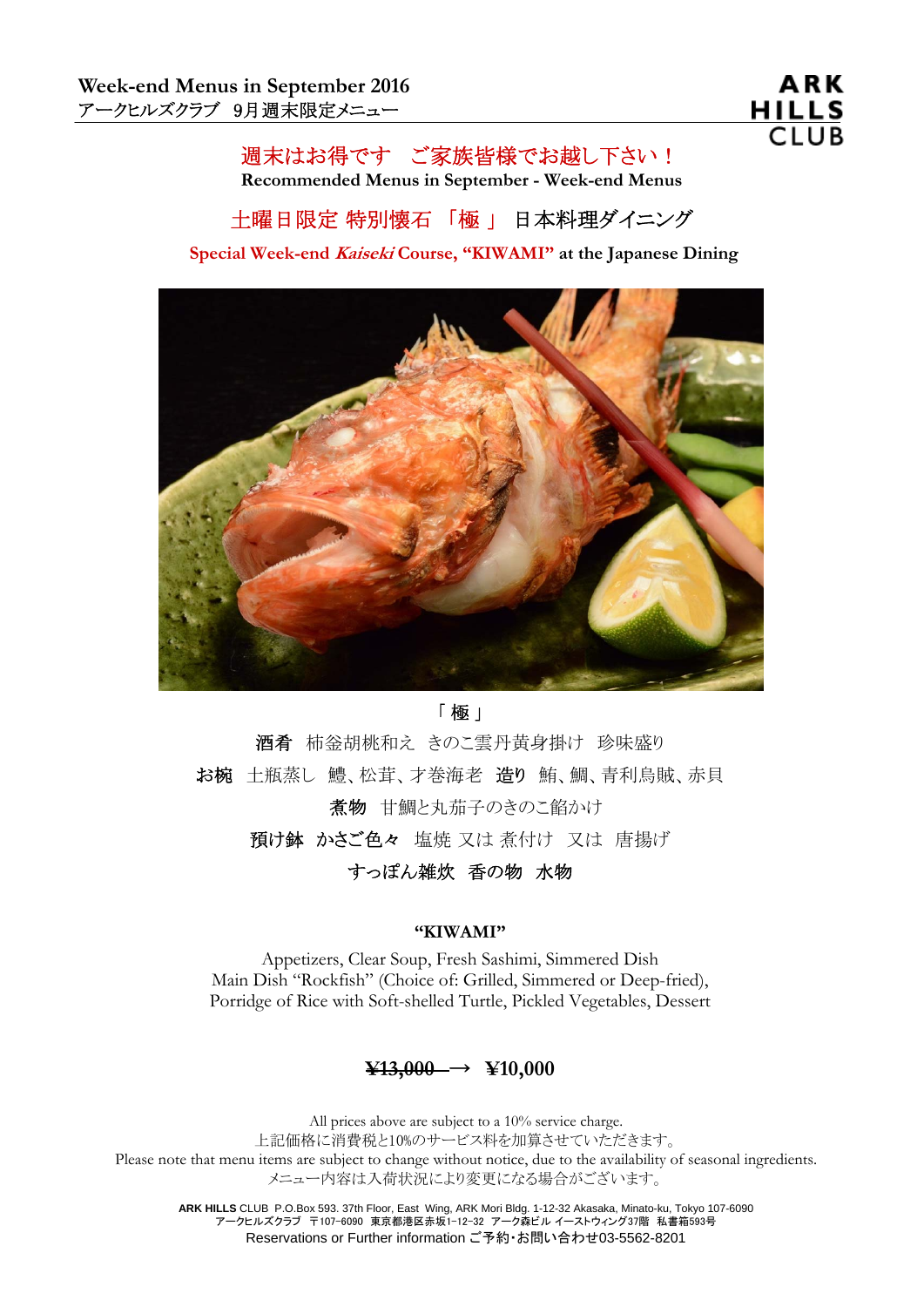## 週末はお得です ご家族皆様でお越し下さい!

**Recommended Menus in September - Week-end Menus** 

## 金曜日、土曜日限定 「お好きな寿司**10**貫と**20**貫 」 寿司カウンター

**Friday and Saturday Special Menu "Sushi Extravaganza" at the Sushi Counter**



## 「寿司二十貫」

本日の先付 お好きな寿司20貫 お椀

**¥10,000** 

「寿司十貫」 本日の先付 お好きな寿司10貫 お椀

### **¥5,000**

### **"Sushi Extravaganza"**

Appetizer, 20 pieces of your favorite Sushi, Miso Soup ¥10,000 Appetizer, 10 pieces of your favorite Sushi, Miso Soup  $\text{\yen}5,000$ 

All prices above are subject to a 10% service charge. 上記価格に消費税と10%のサービス料を加算させていただきます。 Please note that menu items are subject to change without notice, due to the availability of seasonal ingredients. メニュー内容は入荷状況により変更になる場合がございます。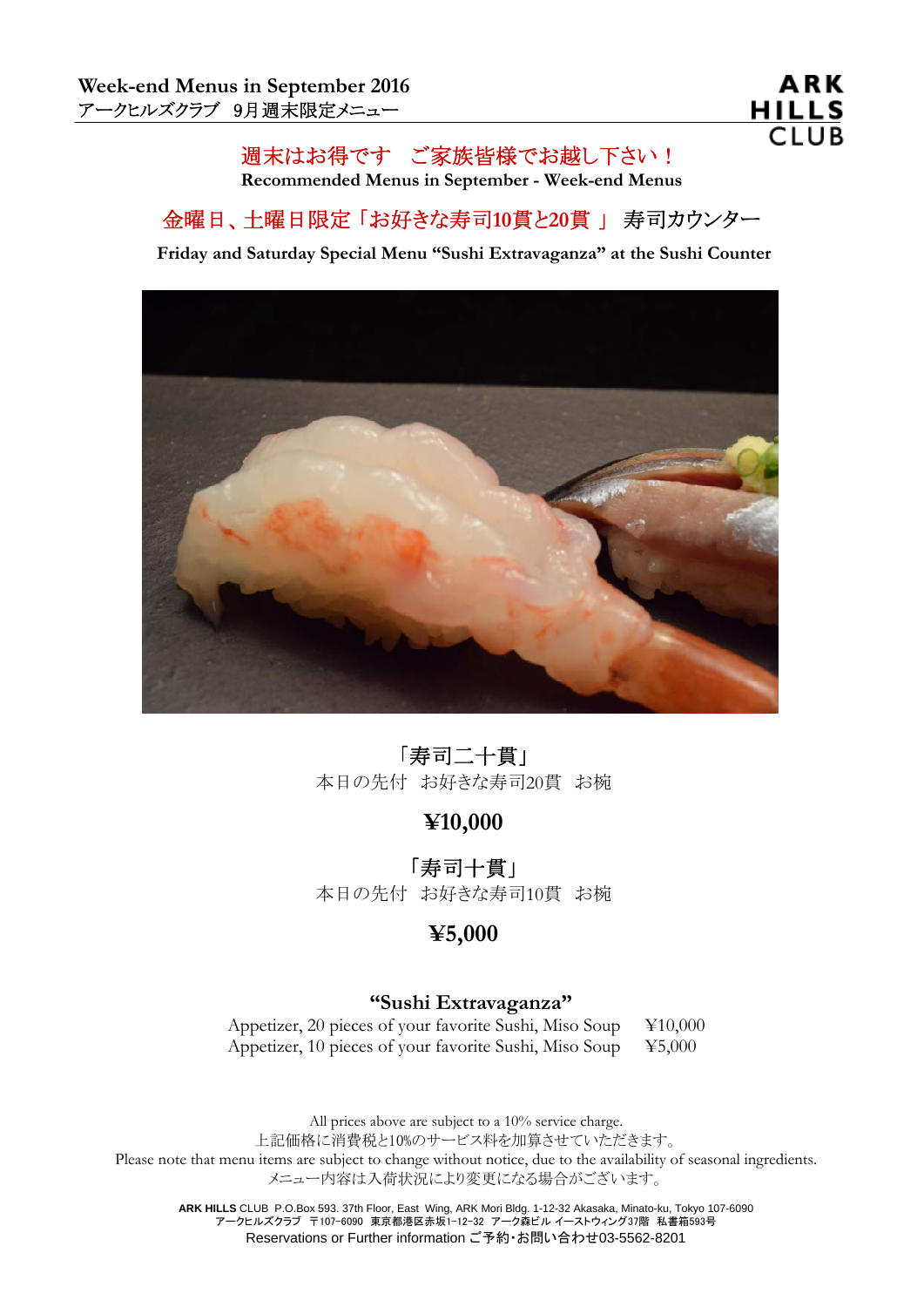ARK **HILLS CLUB** 

### 週末はお得です ご家族皆様でお越し下さい!

**Recommended Menus in September - Week-end Menus** 

## 土曜日限定 「河豚の一夜干しと蝦夷鮑 & ステーキ」 鉄板焼カウンター

### **Blowfish, Abalone & Japanese Beef at the Teppan-yaki Counter**



河豚の一夜干しと蝦夷鮑 & ステーキ

季節の小さな前菜 ムスクランサラダ ジンジャードレッシング 河豚一夜干しの炙り焼き すだち添え 蝦夷鮑のソテー100g 肝ソース お口休めのグラパラリーフ 国産牛 サーロイン100g 又は フィレ100g 季節野菜のソテー(肉厚椎茸、インカのめざめなど) ご飯、味噌汁、香の物 デザート・コーヒー

#### **Blowfish, Abalone & Japanese Beef**

Appetizer, Salad, Grilled Blowfish with *Sudachi* Citrus, Sautéed Abalone with Liver Sauce Ghost Plant Leaf with Honey, Japanese Beef Sirloin 100g or Tenderloin 100g, Sautéed Seasonal Vegetables, Rice, Miso Soup, Dessert and Coffee

### **¥12,000** → **¥10,000**

All prices above are subject to a 10% service charge. 上記価格に消費税と10%のサービス料を加算させていただきます。 Please note that menu items are subject to change without notice, due to the availability of seasonal ingredients.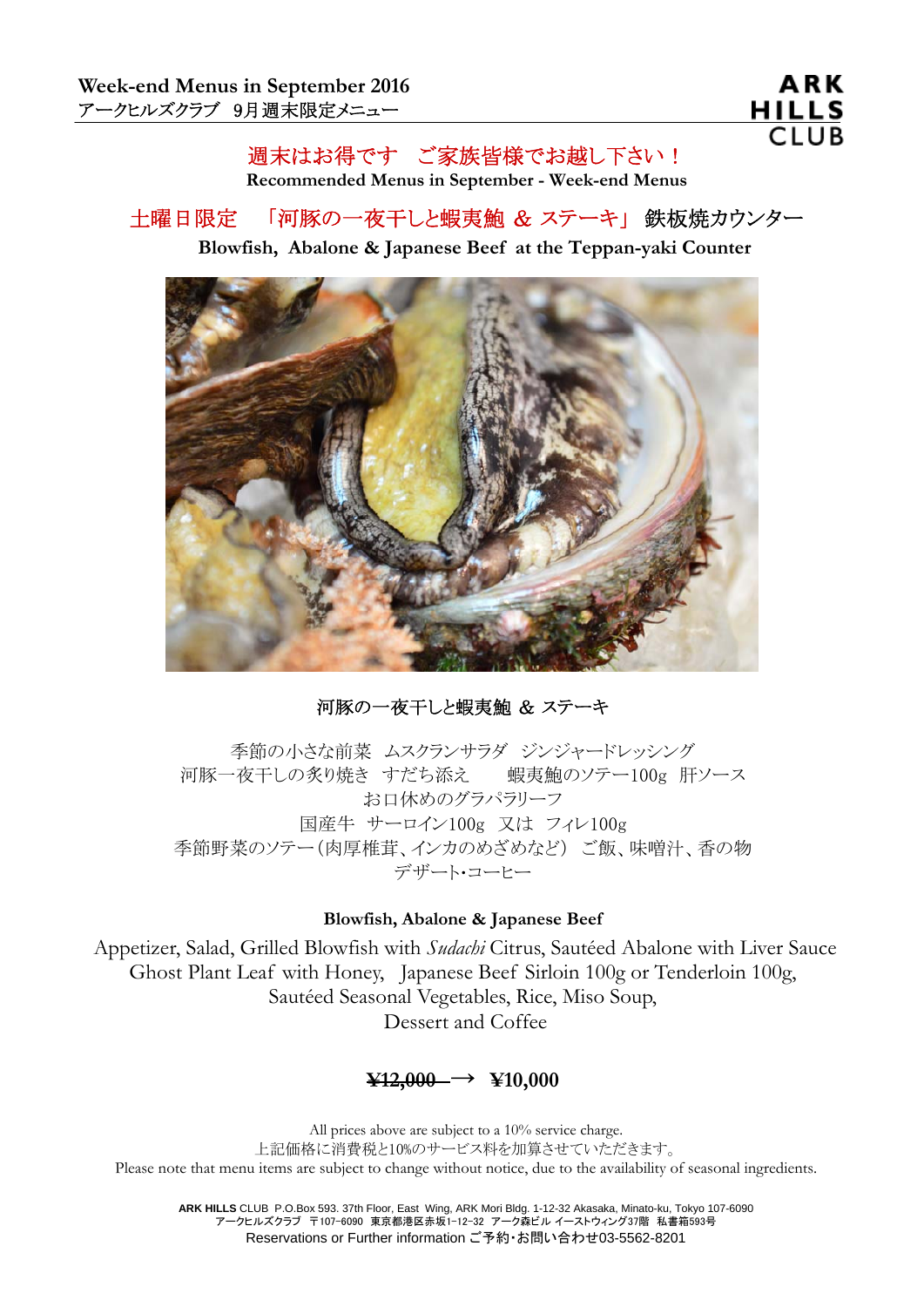週末はお得です ご家族皆様でお越し下さい **Recommended Menus in September - Week-end Menus** 

土曜日限定 「サタデーロースト」 コンチネンタルダイニング **"Saturday Roast" at the Continental Dining**

ビストロ前菜&ローストビーフカーヴィング どちらもお好きなだけお召し上がりいただけます。



 ランチ **Lunch ¥3,800** ディナー **Dinner ¥5,000**

Unlimited Serving of Appetizers and Roast Beef Carving ビストロ前菜 **&** ローストビーフお好きなだけ

> Dessert デザート

Coffee or Tea コーヒー 又は 紅茶

6-12歳は半額で承ります。 前日までにご予約ください。 A half price for children between 6 and 12 years old. Please make reservations one day advance .

All prices above are subject to a 10% service charge. 上記価格に消費税と10%のサービス料を加算させていただきます。 Please note that menu items are subject to change without notice, due to the availability of seasonal ingredients. メニュー内容は入荷状況により変更になる場合がございます。